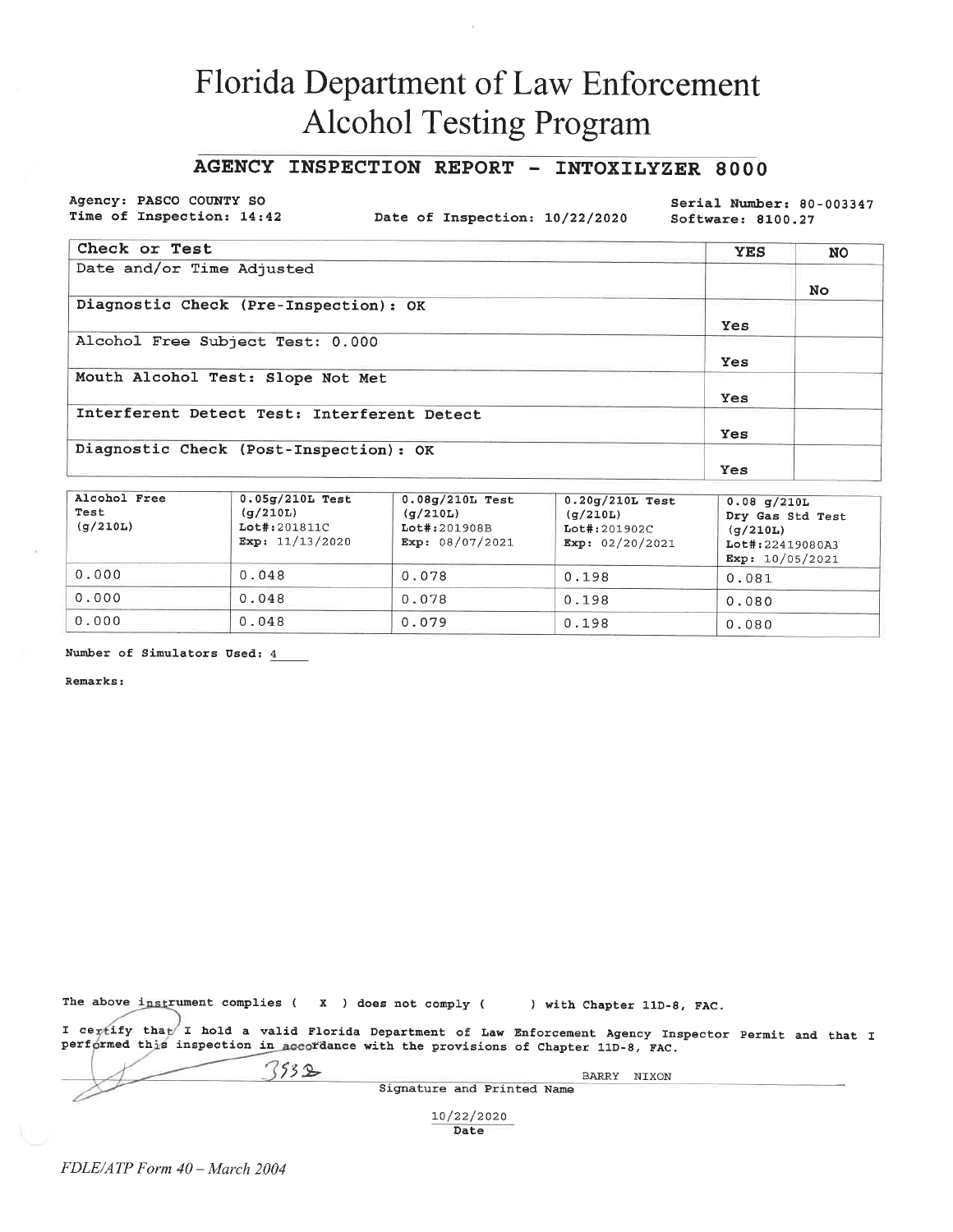

## **AGENCY INSPECTION AND OTHER ELECTRONIC DATA REVIEW**

### **Agency: Pasco County Sheriff's Office**

### Instrument Serial Number: 80-003347

| <b>AGENCY INSPECTION DATA REVIEW</b>                                                                                                                  |                                                                                                                                                                                                                                                                                                                                                                                                                                                                                                                                                                                                                                                                            |                              |  |  |  |
|-------------------------------------------------------------------------------------------------------------------------------------------------------|----------------------------------------------------------------------------------------------------------------------------------------------------------------------------------------------------------------------------------------------------------------------------------------------------------------------------------------------------------------------------------------------------------------------------------------------------------------------------------------------------------------------------------------------------------------------------------------------------------------------------------------------------------------------------|------------------------------|--|--|--|
| <b>Agency Inspector: Barry Nixon</b>                                                                                                                  | Date of Inspection: 04/09/2020 and<br>07/17/2020<br>11:53:54                                                                                                                                                                                                                                                                                                                                                                                                                                                                                                                                                                                                               | Time of Inspection: 10:50:01 |  |  |  |
| Incomplete<br><b>Agency Inspection Discrepancy:</b><br>П                                                                                              | Untimely/Not Received <b>D</b> Erroneous Information<br>$\Box$                                                                                                                                                                                                                                                                                                                                                                                                                                                                                                                                                                                                             |                              |  |  |  |
| Procedural<br>П                                                                                                                                       | Other (Required Information Missing)<br>⊠                                                                                                                                                                                                                                                                                                                                                                                                                                                                                                                                                                                                                                  |                              |  |  |  |
| □                                                                                                                                                     | Agency Inspection Not Conducted or Records regarding Agency Inspection have not been uploaded.                                                                                                                                                                                                                                                                                                                                                                                                                                                                                                                                                                             |                              |  |  |  |
| $\Box$                                                                                                                                                | Lot Number □ Expiration Date for ____g/ 210L □ Alcohol Reference Solution □ Dry Gas Standard is □ Incorrect □ Expired.                                                                                                                                                                                                                                                                                                                                                                                                                                                                                                                                                     |                              |  |  |  |
| ⊠<br><b>Alcohol Free Subject Test</b><br>⊠<br>⊠<br>0.05 g/210L Test<br>п<br>$\boxtimes$                                                               | FDLE/ATP Form 39 states in part, "If a test must be repeated, the REASON must be entered when prompted and recorded in the<br>Remarks section of FDLE/ATP Form 40 Agency Inspection Report – Intoxilyzer 8000. The ⊠REASON for repeating the following<br>test(s); OR the ⊠ Possible Cause and Corrective Action Taken on the following test(s) was not recorded:<br>Mouth Alcohol Test $\Box$<br>Alcohol Free Test<br>Interferent Detect Test<br>$\Box$<br>0.08 g/210L Test $\boxtimes$ 0.20 g/210L Test<br>0.08 g/210L Dry Gas Standard Test<br>$\Box$                                                                                                                   |                              |  |  |  |
| □<br>instrument from service and notify the Department Inspector."<br>п<br>Inspection complies with the requirements of Chapter 11D-8, FAC.<br>п<br>П | FDLE/ATP Form 39 states in part, "If the instrument does not comply with the requirements of Chapter 11D-8, FAC, remove the<br>The Department Inspector was not notified. However, the issue was satisfactorily corrected and the repeated Agency<br>The Department Inspector was not notified. However, the repeated Agency Inspection does not comply with the<br>requirements of Chapter 11D-8, FAC and the instrument was correctly removed from evidentiary use.<br>The Department Inspector was not notified. The repeated Agency Inspection does not comply with the requirements of<br>Chapter 11D-8, FAC and the instrument was not removed from evidentiary use. |                              |  |  |  |
| □                                                                                                                                                     | The Agency Inspection is noted as "Complies" when it does not comply with the requirements of Chapter 11D-8, FAC.                                                                                                                                                                                                                                                                                                                                                                                                                                                                                                                                                          |                              |  |  |  |
| Other: $\_\_$<br>п                                                                                                                                    |                                                                                                                                                                                                                                                                                                                                                                                                                                                                                                                                                                                                                                                                            |                              |  |  |  |
|                                                                                                                                                       |                                                                                                                                                                                                                                                                                                                                                                                                                                                                                                                                                                                                                                                                            |                              |  |  |  |

### **OTHER ELECTRONIC DATA REVIEW**

| <u>UIHEN ELEUINUNG DATA NEVIEW</u>                       |                                                                                                                           |
|----------------------------------------------------------|---------------------------------------------------------------------------------------------------------------------------|
| <b>Login Records</b>                                     | Comments:                                                                                                                 |
| Date:                                                    | During the Agency Inspection dated 04/09/2020, several tests were repeated. The reason                                    |
| <b>Cylinder Change Records</b>                           | for repeating these tests, as well as the corrective action taken prior to repeating these                                |
| Date:                                                    | tests, should be included.                                                                                                |
| <b>Control Test Records</b>                              |                                                                                                                           |
| Date:                                                    | During the Agency Inspection dated 07/17/2020, the 0.08 g/210 L Test was repeated. The                                    |
| <b>Diagnostic Check Records</b><br>Date: $\qquad \qquad$ | reason for repeating the test, as well as the corrective action taken prior to repeating the<br>test, should be included. |
|                                                          | See below for corrective action. Please send to the Department Inspector by 09/20/2020.                                   |

### **CORRECTIVE ACTION**

Ø Record hand-written amendments on the FDLE/ATP Form 40, Agency Inspection Report, initial and date the amendments, mark the report "AMENDED", and forward a copy to the Department Inspector by 09/20/2020 (Date).

- Provide a written explanation regarding the referenced item(s) to the Department Inspector by \_\_\_\_\_ (Date).  $\Box$
- $\Box$ Upload the Agency Inspection(s).
- $\Box$ Remove the instrument from evidentiary use until otherwise directed by the Department.
- $\Box$ No action required
- $\Box$ Other:

Signature of Alcohol Testing Program Staff Member

FDLE/ATP Form 42 October 2017 Issuing Authority: Alcohol Testing Program PRINTED COPIES UNCONTROLLED For Internal ATP Use Only

8/20/2020 **Date** 

Page 1 of 1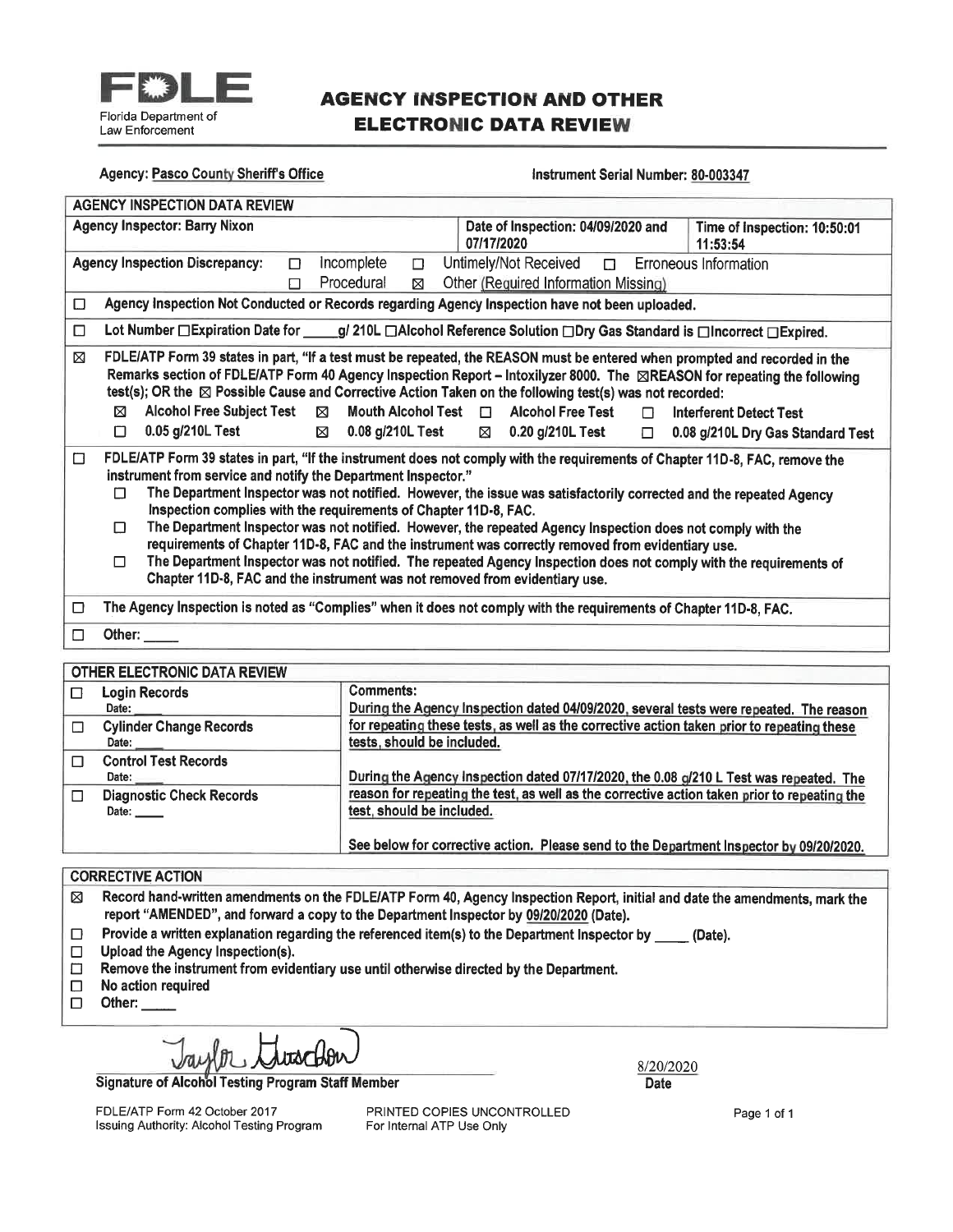## AGENCY INSPECTION REPORT - INTOXILYZER 8000

Agency: PASCO COUNTY SO Time of Inspection: 10:50

Date of Inspection: 04/09/2020

Serial Number: 80-003347 Software: 8100.27

| Check or Test                               | <b>YES</b> | <b>NO</b> |
|---------------------------------------------|------------|-----------|
| Date and/or Time Adjusted                   |            |           |
|                                             |            | No.       |
| Diagnostic Check (Pre-Inspection): OK       |            |           |
|                                             | Yes        |           |
| Alcohol Free Subject Test: 0.000            |            |           |
|                                             | <b>Yes</b> |           |
| Mouth Alcohol Test: Slope Not Met           |            |           |
|                                             | Yes        |           |
| Interferent Detect Test: Interferent Detect |            |           |
|                                             | Yes        |           |
| Diagnostic Check (Post-Inspection): OK      |            |           |
|                                             | Yes        |           |

| Alcohol Free<br>Test<br>(q/210L) | $0.05g/210L$ Test<br>(q/210L)<br>Lot#:201811C<br>Exp: $11/13/2020$ | $0.08q/210L$ Test<br>(q/210L)<br>Lot#:201908B<br>Exp: $08/07/2021$ | $0.20q/210L$ Test<br>(q/210L)<br>$Lot$ #: 201902C<br>Exp: $02/20/2021$ | 0.08 q/210L<br>Dry Gas Std Test<br>(q/210L)<br>Lot#:14219080A2<br>Exp: $08/05/2021$ |
|----------------------------------|--------------------------------------------------------------------|--------------------------------------------------------------------|------------------------------------------------------------------------|-------------------------------------------------------------------------------------|
| 0.000                            | 0.046                                                              | 0.077                                                              | RFI<br>0.197                                                           | 0.081                                                                               |
| 0.000                            | 0.047                                                              | 0.078                                                              | 0.198                                                                  | 0.081                                                                               |
| 0.000                            | 0.047                                                              | 0.078                                                              | 0.197                                                                  | 0.081                                                                               |

#### Number of Simulators Used: 4

#### Remarks:

A F / M A: RFI Detect. 20: RFI Detect.

15<sup>7</sup> time-plant ell electrons on arpler més<br>21 time- Reworld all electron from pour y elfer

The above instrument complies  $(X)$  does not comply  $($ ) with Chapter 11D-8, FAC.

I certify that I hold a valid Florida Department of Law Enforcement Agency Inspector Permit and that I performed this inspection in accordance with the provisions of Chapter 11D-8, FAC.

Signature and Printed Name

BARRY NIXON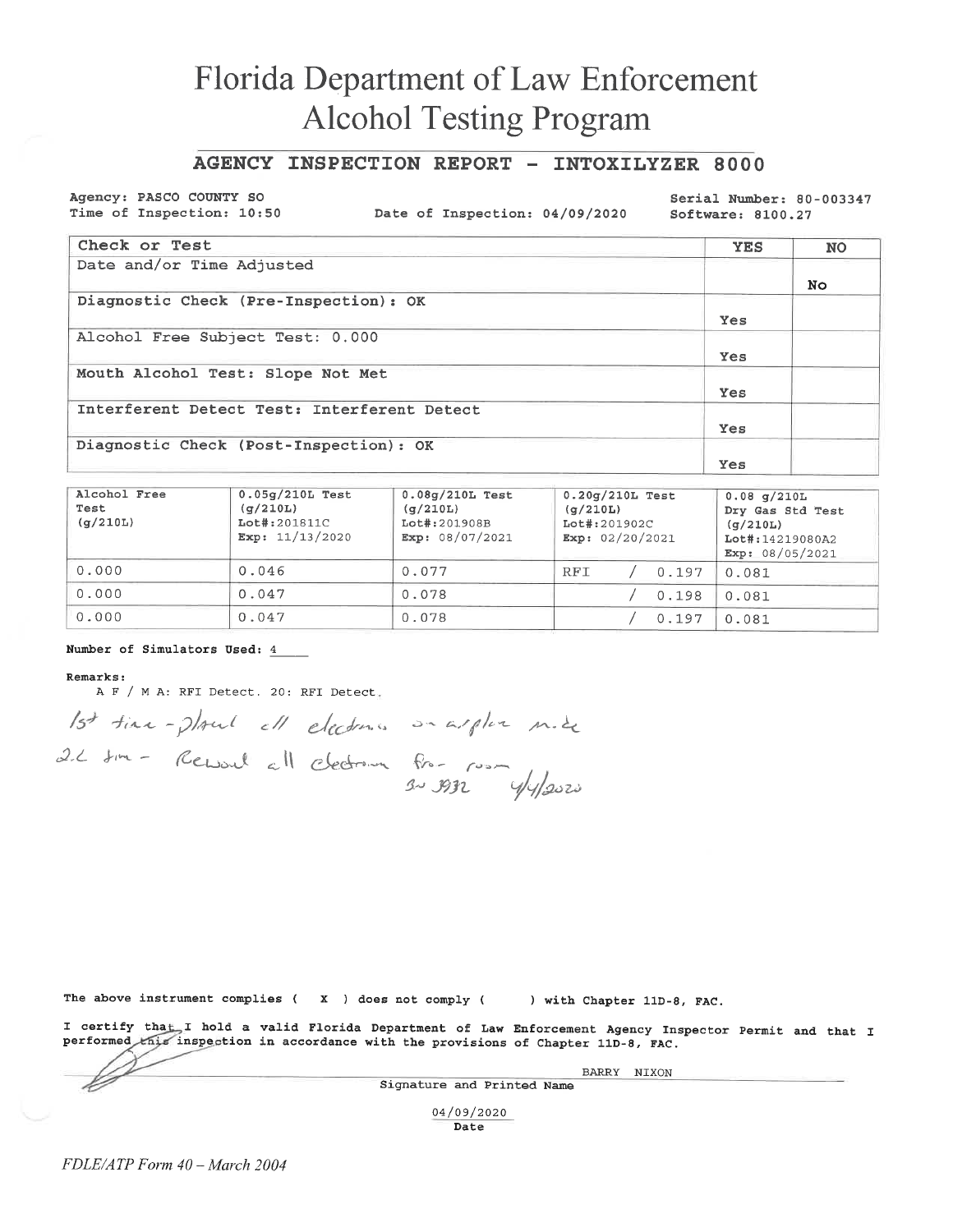## AGENCY INSPECTION REPORT - INTOXILYZER 8000

Agency: PASCO COUNTY SO Time of Inspection: 11:53

Date of Inspection: 07/17/2020

Serial Number: 80-003347 Software: 8100.27

| Check or Test                               | <b>YES</b> | <b>NO</b> |
|---------------------------------------------|------------|-----------|
| Date and/or Time Adjusted                   |            |           |
|                                             |            | No.       |
| Diagnostic Check (Pre-Inspection): OK       |            |           |
|                                             | Yes        |           |
| Alcohol Free Subject Test: 0.000            |            |           |
|                                             | Yes        |           |
| Mouth Alcohol Test: Slope Not Met           |            |           |
|                                             | Yes        |           |
| Interferent Detect Test: Interferent Detect |            |           |
|                                             | Yes        |           |
| Diagnostic Check (Post-Inspection): OK      |            |           |
|                                             | Yes        |           |

| Alcohol Free<br>Test<br>(g/210L) | $0.05g/210L$ Test<br>(q/210L)<br>Lot#:201811C<br>Exp: $11/13/2020$ | $0.08g/210L$ Test<br>(g/210L)<br>Lot#:201908B<br>Exp: $08/07/2021$ | $0.20q/210L$ Test<br>(q/210L)<br>$Lot$ #:201902C<br>Exp: $02/20/2021$ | $0.08$ q/210L<br>Dry Gas Std Test<br>(q/210L)<br>Lot#:22419080A3<br>Exp: $10/05/2021$ |
|----------------------------------|--------------------------------------------------------------------|--------------------------------------------------------------------|-----------------------------------------------------------------------|---------------------------------------------------------------------------------------|
| 0.000                            | 0.049                                                              | 0.077<br>0.078                                                     | 0.198                                                                 | 0.081                                                                                 |
| 0.000                            | 0.049                                                              | 0.078<br>0.078                                                     | 0.199                                                                 | 0.081                                                                                 |
| 0.000                            | 0.049                                                              | 0.078<br>0.078                                                     | 0.199                                                                 | 0.080                                                                                 |

#### Number of Simulators Used: 4

Remarks:

Amerèle 7 Removed all electronnes from Room the Repeated<br>Amerèle 7 Removed all electronnes from Room the Repeated 08: RFI Detect.

The above instrument complies  $(X, X)$  does not comply  $(X, X)$ ) with Chapter 11D-8, FAC.

I certify that I hold a valid Florida Department of Law Enforcement Agency Inspector Permit and that I performed this inspection in accordance with the provisions of Chapter 11D-8, FAC.

Signature and Printed Name

BARRY NIXON

07/17/2020 Date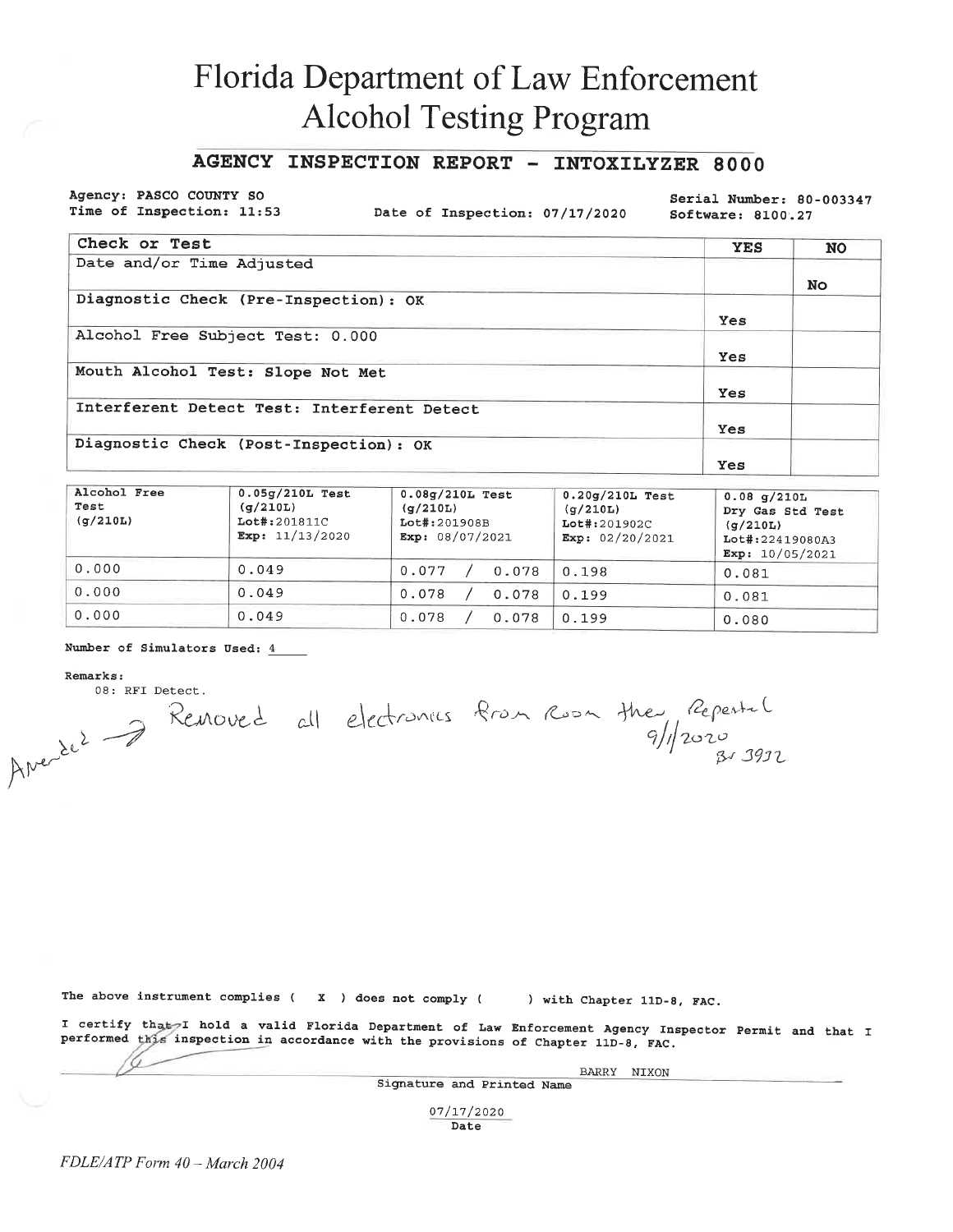

# AGENCY INSPECTION AND OTHER ELECTRONIC DATA REVIEW

| <b>Agency: Pasco County Sheriff's Office</b>                                                                                                                                                                                                                                                                                                                                                                                                                                                                                                                                                                                                                                                                                                                                                                                             | <b>Instrument Serial Number: 80-003347</b>                                                                              |  |  |
|------------------------------------------------------------------------------------------------------------------------------------------------------------------------------------------------------------------------------------------------------------------------------------------------------------------------------------------------------------------------------------------------------------------------------------------------------------------------------------------------------------------------------------------------------------------------------------------------------------------------------------------------------------------------------------------------------------------------------------------------------------------------------------------------------------------------------------------|-------------------------------------------------------------------------------------------------------------------------|--|--|
| <b>AGENCY INSPECTION DATA REVIEW</b>                                                                                                                                                                                                                                                                                                                                                                                                                                                                                                                                                                                                                                                                                                                                                                                                     |                                                                                                                         |  |  |
| <b>Agency Inspector: Barry Nixon</b>                                                                                                                                                                                                                                                                                                                                                                                                                                                                                                                                                                                                                                                                                                                                                                                                     | Date of Inspection: 04/09/2020 and<br>Time of Inspection: 10:50:01<br>07/17/2020<br>11:53:54                            |  |  |
| Incomplete<br><b>Agency Inspection Discrepancy:</b><br>П<br>$\Box$                                                                                                                                                                                                                                                                                                                                                                                                                                                                                                                                                                                                                                                                                                                                                                       |                                                                                                                         |  |  |
| Procedural<br>⊠<br>П                                                                                                                                                                                                                                                                                                                                                                                                                                                                                                                                                                                                                                                                                                                                                                                                                     | Other (Required Information Missing)                                                                                    |  |  |
| Agency Inspection Not Conducted or Records regarding Agency Inspection have not been uploaded.<br>□                                                                                                                                                                                                                                                                                                                                                                                                                                                                                                                                                                                                                                                                                                                                      |                                                                                                                         |  |  |
| □                                                                                                                                                                                                                                                                                                                                                                                                                                                                                                                                                                                                                                                                                                                                                                                                                                        | Lot Number □ Expiration Date for _____g/ 210L □ Alcohol Reference Solution □ Dry Gas Standard is □ Incorrect □ Expired. |  |  |
| FDLE/ATP Form 39 states in part, "If a test must be repeated, the REASON must be entered when prompted and recorded in the<br>⊠<br>Remarks section of FDLE/ATP Form 40 Agency Inspection Report - Intoxilyzer 8000. The <b>EREASON</b> for repeating the following<br>test(s); OR the $\boxtimes$ Possible Cause and Corrective Action Taken on the following test(s) was not recorded:<br><b>Alcohol Free Subject Test</b><br>Mouth Alcohol Test $\Box$ Alcohol Free Test<br>$\boxtimes$<br><b>Interferent Detect Test</b><br>⊠<br>$\Box$<br>$0.05$ g/210L Test<br>$\boxtimes$ 0.08 g/210L Test<br>$\boxtimes$ 0.20 g/210L Test<br>0.08 g/210L Dry Gas Standard Test<br>$\Box$<br>$\Box$                                                                                                                                                |                                                                                                                         |  |  |
| FDLE/ATP Form 39 states in part, "If the instrument does not comply with the requirements of Chapter 11D-8, FAC, remove the<br>$\Box$<br>instrument from service and notify the Department Inspector."<br>The Department Inspector was not notified. However, the issue was satisfactorily corrected and the repeated Agency<br>П<br>Inspection complies with the requirements of Chapter 11D-8, FAC.<br>The Department Inspector was not notified. However, the repeated Agency Inspection does not comply with the<br>П<br>requirements of Chapter 11D-8, FAC and the instrument was correctly removed from evidentiary use.<br>The Department Inspector was not notified. The repeated Agency Inspection does not comply with the requirements of<br>П<br>Chapter 11D-8, FAC and the instrument was not removed from evidentiary use. |                                                                                                                         |  |  |
| $\Box$                                                                                                                                                                                                                                                                                                                                                                                                                                                                                                                                                                                                                                                                                                                                                                                                                                   | The Agency Inspection is noted as "Complies" when it does not comply with the requirements of Chapter 11D-8, FAC.       |  |  |
| Other: $\_\_$<br>П                                                                                                                                                                                                                                                                                                                                                                                                                                                                                                                                                                                                                                                                                                                                                                                                                       |                                                                                                                         |  |  |

#### **OTHER ELECTRONIC DATA REVIEW Comments: Login Records**  $\Box$ **During the Agency Inspection dated 04/09/2020, several tests were repeated. The reason Date: for repeating these tests, as well as the corrective action taken prior to repeating these Cylinder Change Records**  $\Box$ **tests, should be included. Date: Control Test Records**  $\Box$ **During the Agency Inspection dated 07/17/2020, the 0.08 g/210 L Test was repeated. The Date: reason for repeating the test, as well as the corrective action taken prior to repeating the**   $\Box$ **Diagnostic Check Records test, should be included. Date: See below for corrective action. Please send to the Department Inspector by 09/20/2020.**

### **CORRECTIVE ACTION**

| $\boxtimes$ Record hand-written amendments on the FDLE/ATP Form 40, Agency Inspection Report, initial and date the amendments, mark the |
|-----------------------------------------------------------------------------------------------------------------------------------------|
| report "AMENDED", and forward a copy to the Department Inspector by 09/20/2020 (Date).                                                  |

- Provide a written explanation regarding the referenced item(s) to the Department Inspector by \_\_\_\_\_ (Date).  $\Box$
- **Upload the Agency Inspection(s).**
- **Remove the instrument from evidentiary use until otherwise directed by the Department.**
- $\Box$  **No action required**
- **Other:**

 $\mathcal{D}\subset\mathcal{D}$ urschber

Signature of Alcohol Testing Program Staff Member **Date 19th Contact Contact Contact Contact Contact Contact Contact Contact Contact Contact Contact Contact Contact Contact Contact Contact Contact Contact Contact Contact C** 

FDLE/ATP Form 42 October 2017 **PRINTED COPIES UNCONTROLLED** Page 1 of 1<br>
Issuing Authority: Alcohol Testing Program For Internal ATP Use Only Issuing Authority: Alcohol Testing Program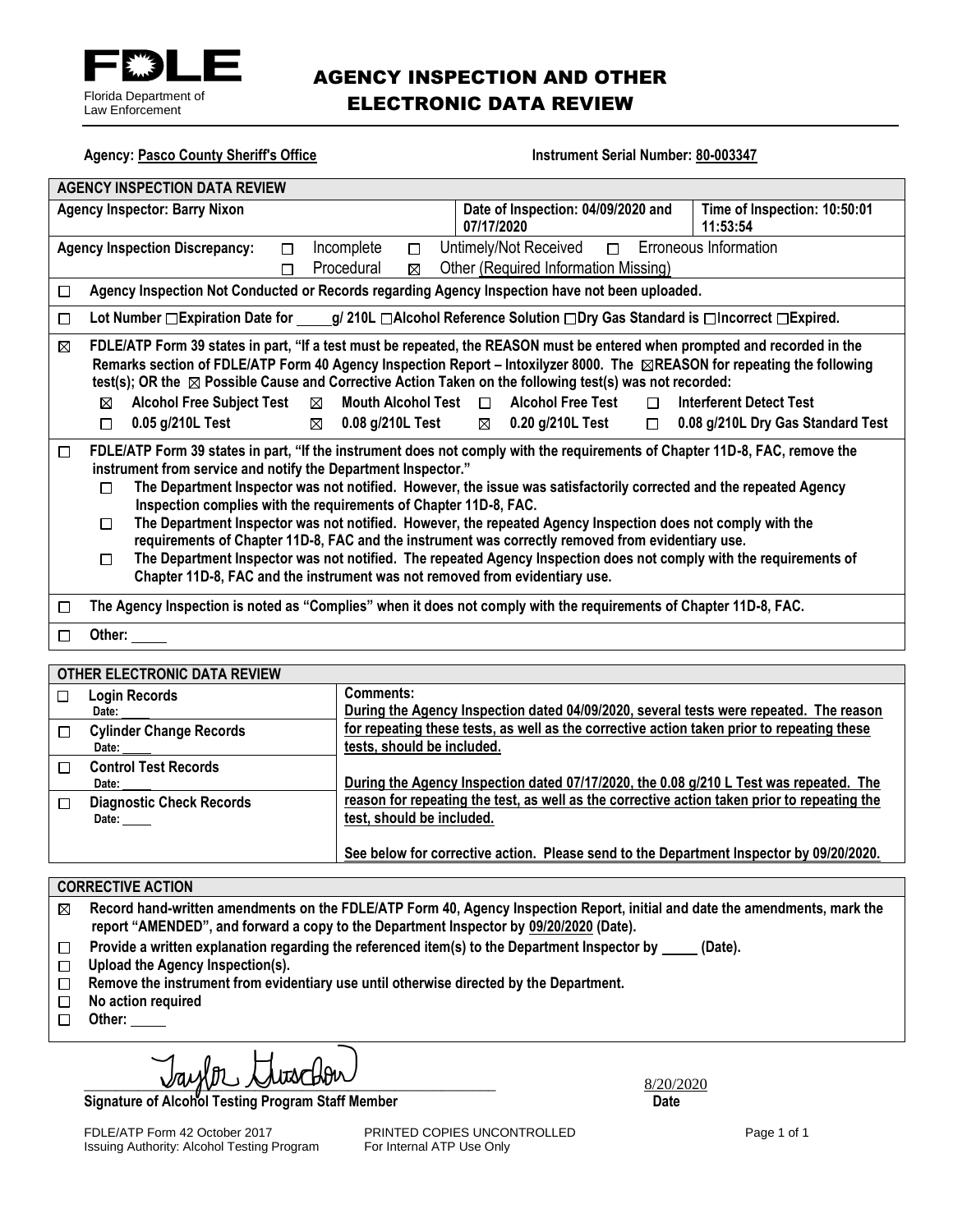

## AGENCY INSPECTION REPORT - INTOXILYZER 8000

Agency: PASCO COUNTY SO Time of Inspection: 10:50

Date of Inspection: 04/09/2020

Serial Number: 80-003347 Software: 8100.27

| Check or Test                               | <b>YES</b> | <b>NO</b> |
|---------------------------------------------|------------|-----------|
| Date and/or Time Adjusted                   |            |           |
|                                             |            | <b>No</b> |
| Diagnostic Check (Pre-Inspection): OK       |            |           |
|                                             | Yes        |           |
| Alcohol Free Subject Test: 0.000            |            |           |
|                                             | Yes        |           |
| Mouth Alcohol Test: Slope Not Met           |            |           |
|                                             | Yes        |           |
| Interferent Detect Test: Interferent Detect |            |           |
|                                             | Yes        |           |
| Diagnostic Check (Post-Inspection): OK      |            |           |
|                                             | Yes        |           |

| Alcohol Free<br>Test<br>(g/210L) | $0.05q/210L$ Test<br>(q/210L)<br>Lot#:201811C<br>Exp: $11/13/2020$ | 0.08g/210L Test<br>$0.20g/210L$ Test<br>(q/210L)<br>(q/210L)<br>Lot#:201908B<br>Lot#:201902C<br>Exp: $08/07/2021$<br>Exp: 02/20/2021 |                     | 0.08 q/210L<br>Dry Gas Std Test<br>(q/210L)<br>Lot#:14219080A2<br>Exp: 08/05/2021 |
|----------------------------------|--------------------------------------------------------------------|--------------------------------------------------------------------------------------------------------------------------------------|---------------------|-----------------------------------------------------------------------------------|
| 0.000                            | 0.046                                                              | 0.077                                                                                                                                | <b>RFT</b><br>0.197 | 0.081                                                                             |
| 0.000                            | 0.047                                                              | 0.078                                                                                                                                | 0.198               | 0.081                                                                             |
| 0.000                            | 0.047                                                              | 0.078                                                                                                                                | 0.197               | 0.081                                                                             |

#### Number of Simulators Used: 4

#### Remarks:

A F / M A: RFI Detect. 20: RFI Detect.

15<sup>4</sup> time-plant ell electrons an argler mile

The above instrument complies ( $\mathbf{x}$ ) does not comply ( ) with Chapter 11D-8, FAC.

I certify that I hold a valid Florida Department of Law Enforcement Agency Inspector Permit and that I performed this inspection in accordance with the provisions of Chapter 11D-8, FAC.

BARRY NIXON Signature and Printed Name 04/09/2020

Date